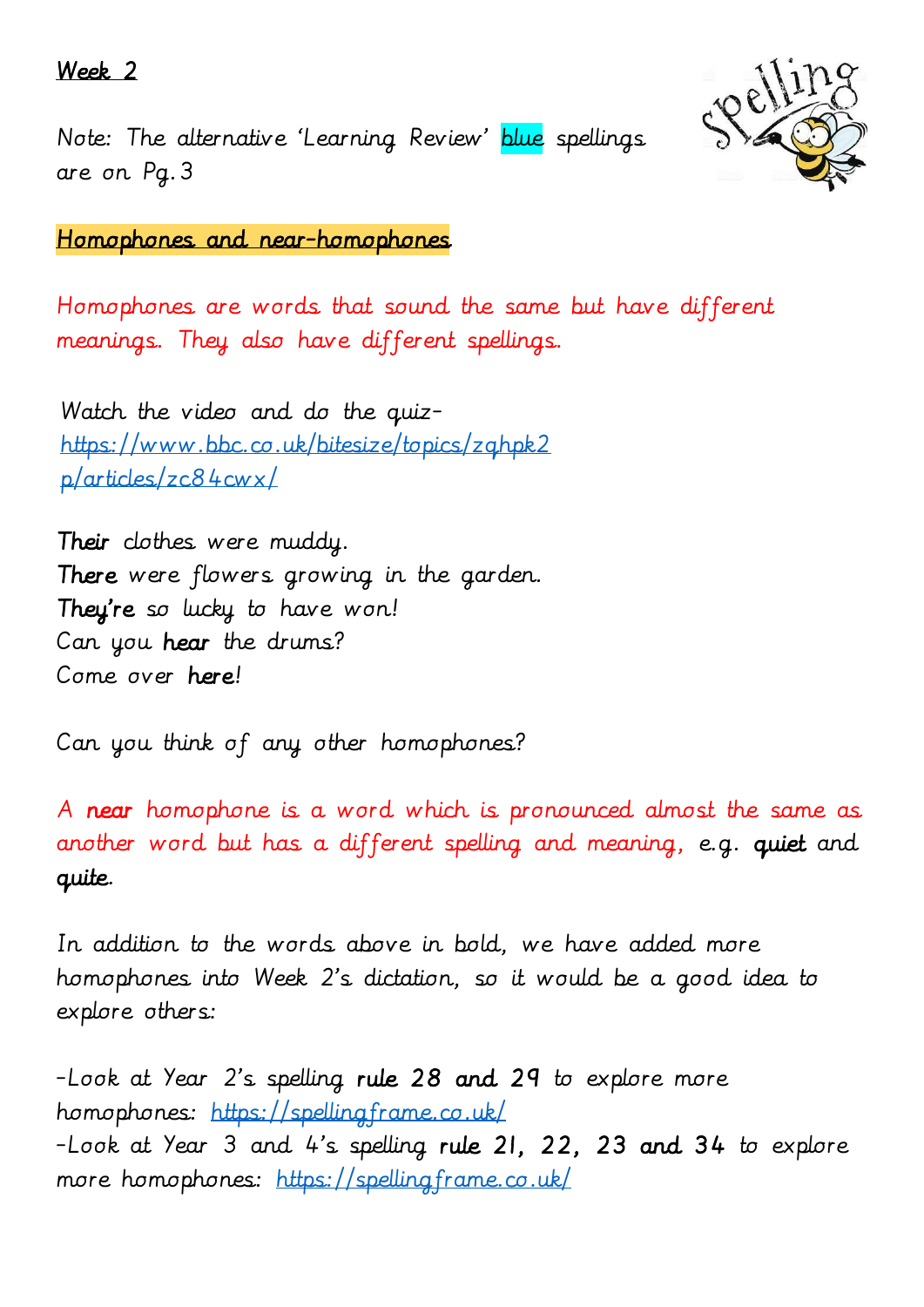### Dictation

Here it is quite a cold night. I can see someone over there. Their suit is blue and they seem to be trying to speak to me but they're too quiet to hear. Two people appear one carrying a knight costume. The other blew dust off it.

Blank dictation on next page.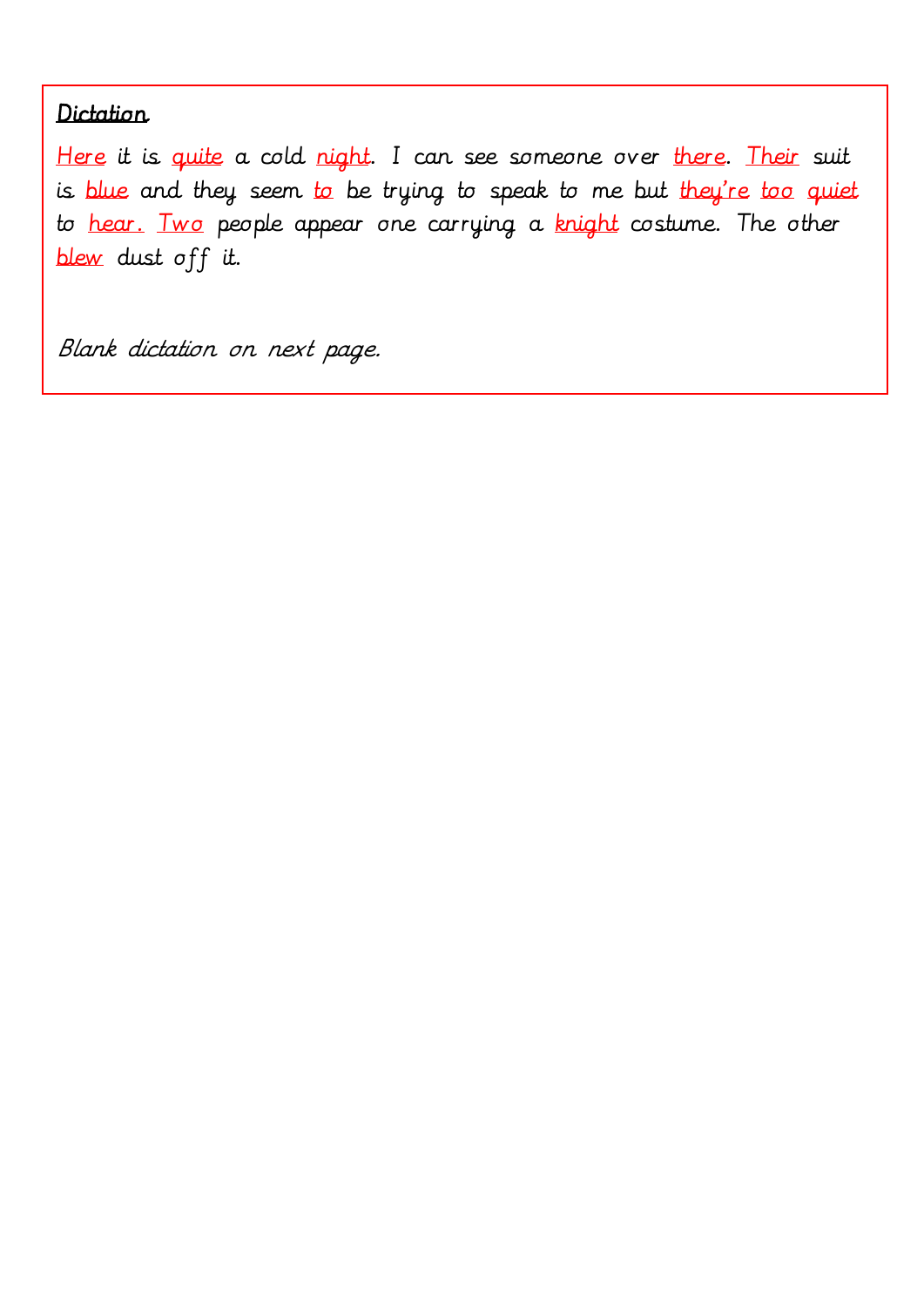| Dictation |                                                                             |  |
|-----------|-----------------------------------------------------------------------------|--|
|           | ____________ it is _______________ a cold ______________________. I can see |  |
|           | someone over __________. ______________ suit is _________ and they          |  |
|           |                                                                             |  |
|           |                                                                             |  |
|           | a _____________ costume. The other __________ dust off it.                  |  |

Score: \_\_\_\_/14